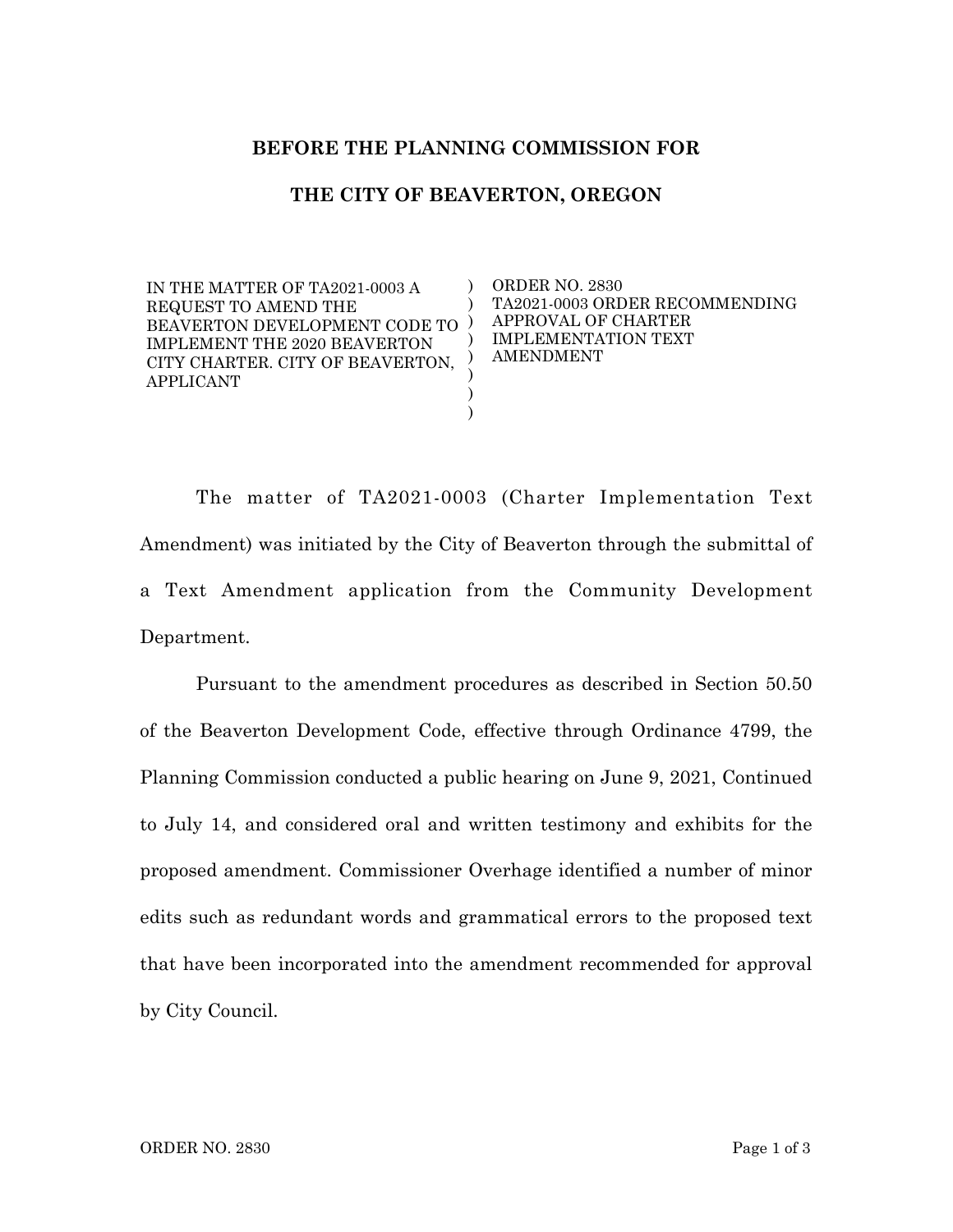TA2021-0003 (Charter Implementation Text Amendment) proposes to amend the Beaverton Development Code to implement the 2020 Beaverton City Charter. The amendment will affect Chapters 10, 20, 40, 50, 60 and 90 of the Beaverton Development Code.

The Commission, after holding the public hearing and considering all oral and written testimony, adopts the Staff Report dated June 2, 2021 and supplemental memoranda dated June 8, June 9, and July 12, 2021 and supplemental findings contain herein, as applicable to the criteria contained in Section 40.85.15.1.C.1-7 of the Development Code.

**IT IS HEREBY ORDERED** that pursuant to Section 50.50.1 of the Beaverton Development Code the Planning Commission recommends approval of TA2021-0003 (Charter Implementation Text Amendment) to the Beaverton City Council and adoption of the Text Amendment described herein, as amended, based on the facts and findings in the Staff Report dated June 2, 2021, and supplemental memoranda dated June 8, June 9, and July 2021.

Motion **CARRIED** by the following vote:

| AYES:           | Winter, Saldanha, Lawler, McCann, Nye,                 |  |
|-----------------|--------------------------------------------------------|--|
|                 | Overhage, Teater.                                      |  |
| NAYS:           | None.                                                  |  |
| <b>ABSTAIN:</b> | None.                                                  |  |
| <b>ABSENT:</b>  | None.                                                  |  |
|                 | Dated this $\frac{2nd}{\text{day of}}$ August<br>2021. |  |